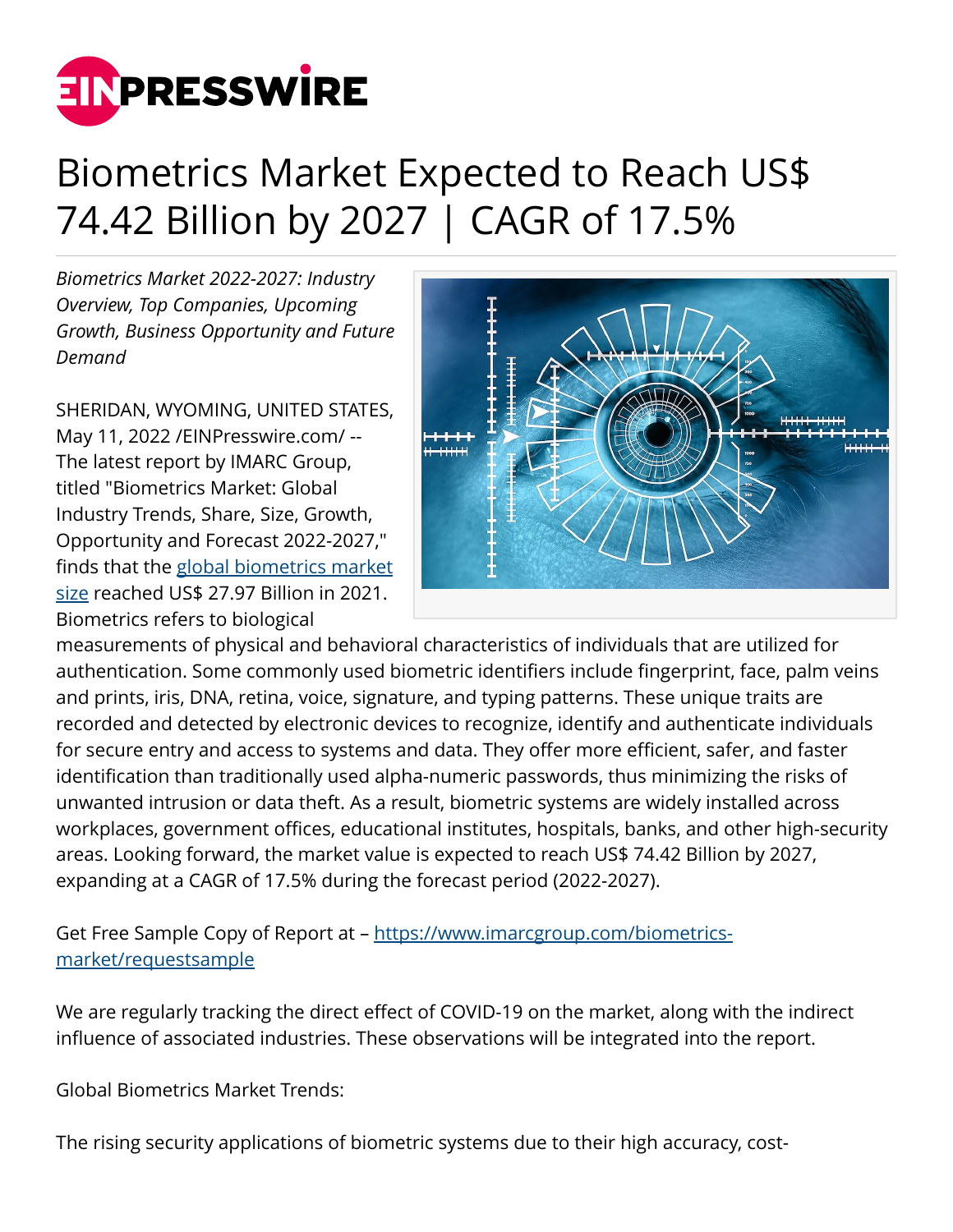effectiveness, and easy usage represent the primary factors driving the market growth. Besides this, the growing need for advanced security solutions to ensure privacy and reduce security threats has augmented the product demand. Additionally, there has been widespread adoption of biometric systems in the corporate sector for door access, employee identification, and attendance. Along with this, the rising usage of biometric systems by banking organizations to secure mobile payments and online transactions against fraudulent activities has catalyzed the market growth. Furthermore, various product innovations, such as the launch of multimodal or hybrid biometric systems that employ two or more biometric indicators for enhanced recognition and accuracy, have also accelerated the product adoption rate. Other factors, including the introduction of e-passports, integration of biometrics in consumer electronics, increasing terrorist and criminal activities, growing security concerns, and technological advancements, are also creating a favorable market outlook.

## [Top Companies In Biometrics Market](https://www.imarcgroup.com/biometrics-manufacturing-companies):

• Accu-Time Systems • BIO-Key International, Inc. • Cognitec Systems, GmbH • Fujitsu Limited •BM Cogent, Inc. • IDTECK • NEC Corporation • Siemens AG • RCG Holdings, Ltd. • Suprema, Inc. • Lumidigm, Inc. • IrisGuard, Inc. • Daon, Inc. • DigitalPersona, Inc. • Morpho SA (Safran)

Do you know more information, Contact to our analyst at– <https://www.imarcgroup.com/biometrics-market>

Key Market Segmentation:

Breakup by Technology:

## •**I[Face Recognition](https://www.imarcgroup.com/facial-recognition-market)**

- • Hand Geometry
- • Voice Recognition
- • Signature recognition
- • Iris recognition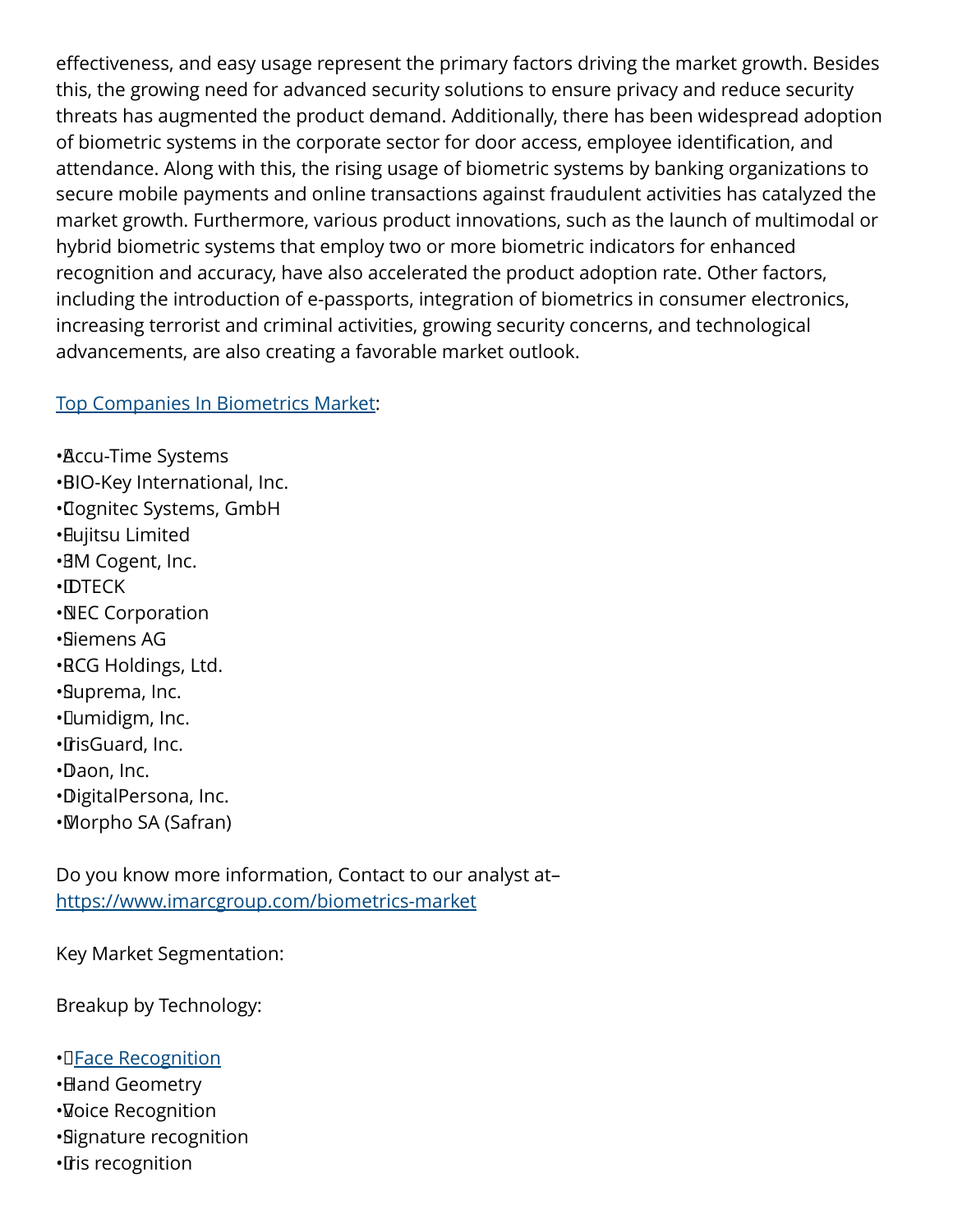• AFIS • Non-AFIS • Others

Breakup by Functionality:

• Contact

• Non-contact

• Combined

Breakup by Authentication:

• Single-Factor Authentication • Multifactor Authentication

Breakup by Component:

• Hardware • Software

Breakup by End-User:

• Government • Defense Services • Banking and Finance • Consumer Electronics • Healthcare • Commercial Safety and Security • Transport/Visa/Logistics

• Others

Breakup by Region:

• North America (United States, Canada)

• Asia Pacific (China, Japan, India, Australia, Indonesia, Korea, Others)

• Europe (Germany, France, United Kingdom, Italy, Spain, Others)

• Latin America (Brazil, Mexico, Others)

• Middle East and Africa (United Arab Emirates, Saudi Arabia, Qatar, Iraq, Other)

Browse Other Research Reports By IMARC Group:

• O[https://www.digitaljournal.com/pr/asia-pacific-cold-chain-market-to-reach-us-290-1-billion-by-](https://www.digitaljournal.com/pr/asia-pacific-cold-chain-market-to-reach-us-290-1-billion-by-2027-cagr-of-14-2)[2027-cagr-of-14-2](https://www.digitaljournal.com/pr/asia-pacific-cold-chain-market-to-reach-us-290-1-billion-by-2027-cagr-of-14-2)